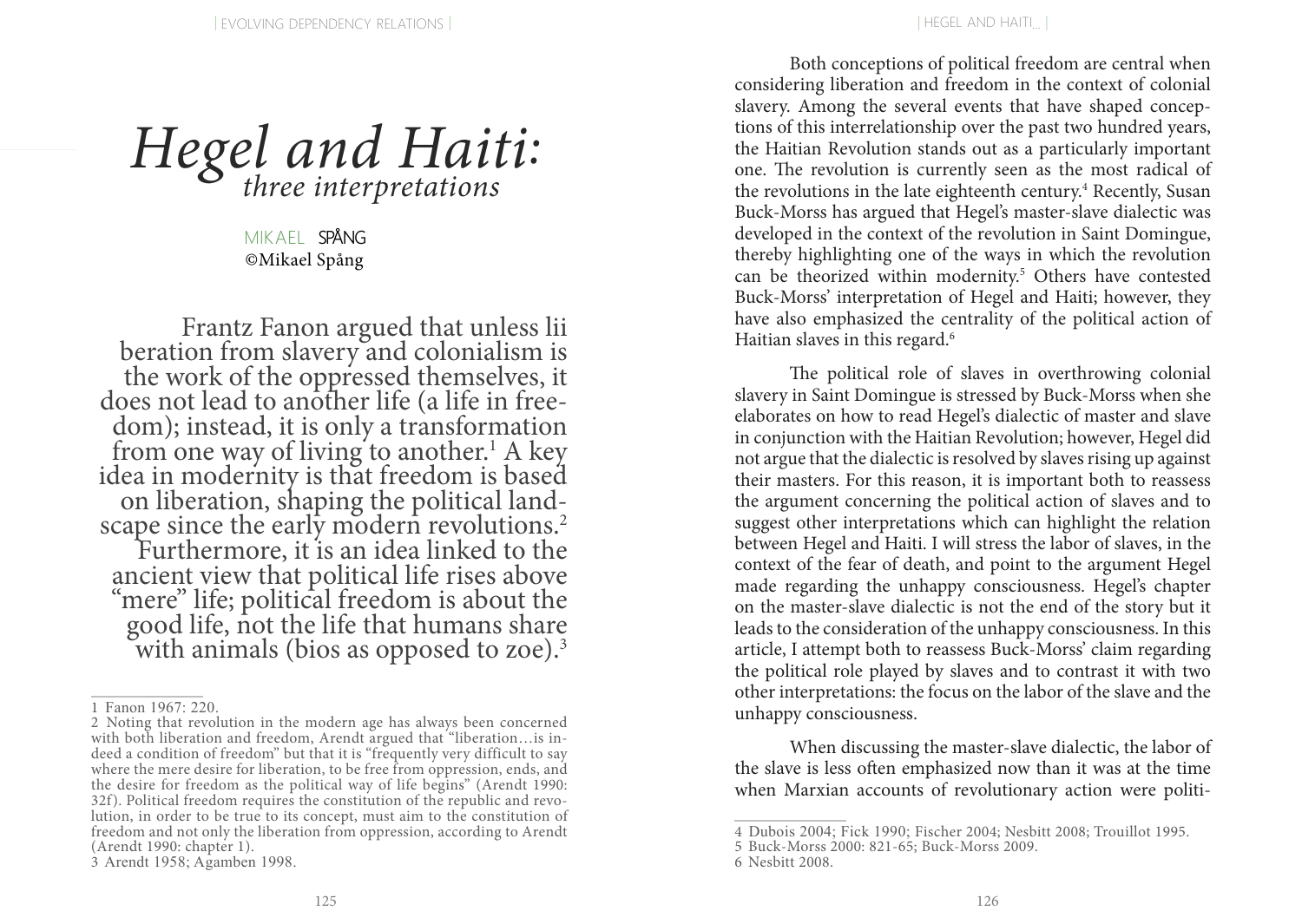cally significant. The most famous Marxian interpretation of revolutionary action is likely Alexandre Kojève's argument that the slave comes to understand his/her capacity to transform outer and inner nature, which involves his/her ability to rise above mere life, through labor.<sup>7</sup> However, rising above natural existence requires facing death. As Hegel makes clear, the slave does face death (and does not simply choose life instead of risking it); this gives labor a specific meaning. Death shows the instability of the master-slave relation and, in Kojève's view, this makes the slave aware of the possibility of change. The slave then brings this out through labor and, as such, points toward the realization of freedom.8

The unresolved tensions of the master-slave dialectic lead over to Hegel's account of freedom in terms of stoicism, skepticism, and the unhappy consciousness. Several scholars, such as Jean Hyppolite, have argued that the unhappy consciousness is the basic theme of The Phenomenology since it concerns the diremption of the world.<sup>9</sup> The crystallization of the unhappy consciousness in the concept of the person is of particular interest with regard to interpreting the Haitian Revolution. Several scholars have argued that the radical nature of the Haitian Revolution lies in its emphasis on realizing rights for human beings. Unlike the French Revolution, in which the human being (man) is subordinated to the citizen, the Haitian Revolution is both a singular event and "universal in its address to all human beings."10 However, when looking more closely at the notion of person, not least in contrast with the slave, it is revealed that this, too, is a dirempted concept, expressing the separation of natural and political existence rather than their bridging and bringing them together. $<sup>11</sup>$ </sup>

The three suggested readings of Hegel and Haiti – political action by slaves, labor and the development of freedom, and the unhappy consciousness – will now be discussed. The readings of Hegel's dialectic will be related to the Haitian Revolution and to reflections on its importance for understanding modernity. By outlining these interpretations in relation to the Haitian Revolution and, more generally, to colonial slavery, it is assumed that it makes sense to interpret the Hegelian dialectic in relation to colonial slavery. It should be noted, though, that several scholars argue that the dialectic does not have any direct social importance or, in case it has, that it is properly analyzed in the feudal context of struggles over honor.<sup>12</sup>

### LIBERATION AND POLITICAL ACTION

The first interpretation of Hegel and Haiti stresses the revolutionary political action of slaves in overthrowing slavery and colonialism. The Haitian Revolution demonstrated how slaves were capable of political action, contrary to the common view of them as docile, irrational, and ignorant persons. Not only did they engage in politics but they also showed themselves capable of the most emblematic form of action at the time:<sup>13</sup> revolutionary transformation of the ancien régime.<sup>14</sup>

<sup>7</sup> Kojève 1980.

<sup>8</sup> Kojève 1980: chapters 1 and 2.

<sup>9</sup> Hyppolite 1974.

<sup>10</sup> Nesbitt 2008: 20.

<sup>11</sup> Esposito 2012.

<sup>12</sup> Cole 2004: 577-610; Gadamer 1973; Siep 2000: 101ff.

<sup>13</sup> Geggus 2002; Fick 1990; Nesbitt 2008.

<sup>14</sup> The view that slaves were not capable of political action was not only an argument made by the proponents of slavery but also common among several of its opponents. Brissot, Condorcet, Lafayette and Mirabeau, who were engaged in the club *Société des Amis des Noirs* (established in 1788), thought that emancipation must be a gradual process. The immediate abolishment of slavery would lead to economic and political chaos because the slaves did not possess the required knowledge, habits, and predispositions (Sala-Molins 2006). Because abolishment of slavery was very unlikely, *Amis des Noirs* initially focused on enfranchising the already free persons of African ancestry (mulattoes) and giving them the same rights as white colonists (Geggus 2002: chapter 10). Just how deep this perception of slaves ran is shown by the difficulty also among critics of slavery to comprehend what was happening in Haiti. Brissot, who was among the founding members of *Amis des Noirs*, said in the French National Assembly, when the events in Saint Domingue were discussed, that everyone that had knowledge about the slaves must recognize that it was impossible for them to conceive of rebellion, get together, and act politically and that even if it was true that they had rebelled, they would be put down by the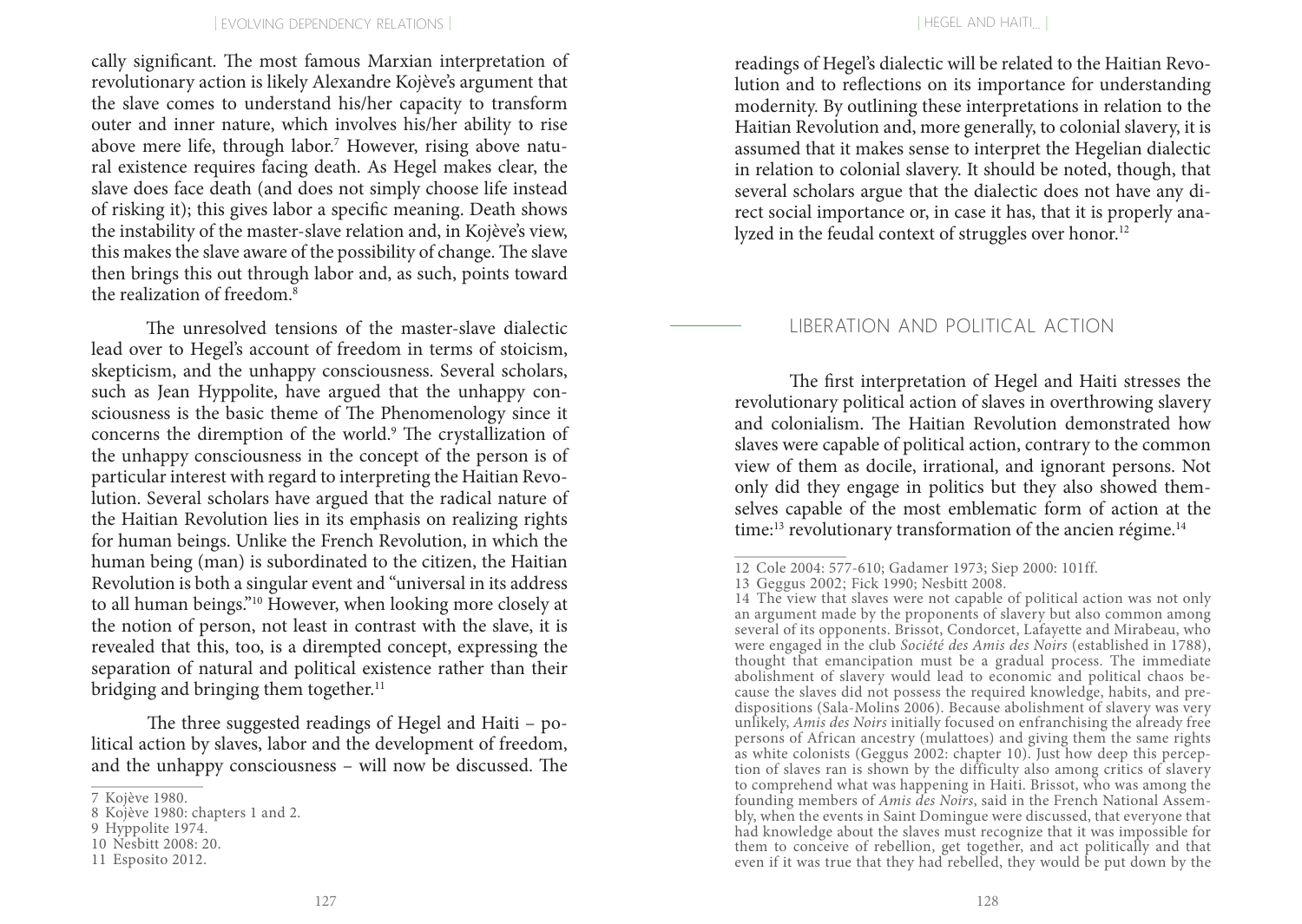Buck-Morss proposes this interpretation of the revolution in relation to Hegel.15 She argues that Hegel was acquainted with the revolution through the reporting of events in newspapers and periodicals and that "given the historical events that provided the context for The Phenomenology of Mind, the inference is clear. Those who once acquiesced to slavery demonstrate their humanity when they are willing to risk death rather than remain subjugated."16 In relation to the Marxian criticism that Hegel never took the step to revolutionary practice, Buck-Morss argues that "the slaves of Saint-Domingue were, as Hegel knew, taking that step for him."17

This interpretation anchors the Haitian Revolution in the context of the late eighteenth century revolutions and stresses its radicalism. Slaves engaged in revolutionary political action, not mere rebellion against slave owners, aimed at liberation from slavery.18 Through this action, they rose above mere life and they enabled political freedom: the constituting of free life together as citizens. The Haitian Revolution, which in Michel-Rolph Trouillot's words was unthinkable even when it happened, shows the possibility of freedom.19 In many ways similar to how Kant interpreted the world-historical meaning of the French Revolution,<sup>20</sup> the Haitian Revolution is a sign for future politics as it shows the possibility of freedom in the context of colonial slavery. Several of the leading actors of the revolution, such as Toussaint L'Ouverture, articulated their conception of it in these terms. In a letter to the colonial assembly in Saint Domingue in 1792, L'Ouverture and other leaders argued both that "we have borne your chains without thinking of shaking them off" for too long and that the time had come to abolish slavery; slavery "must come to an end, and that end is yours."21 They continued the letter by reminding the assembly not only

that it was bound by the French revolutionary declaration of the rights of man and citizen but also that, therefore, "we are within our rights" to demand and struggle for the abolishment of slavery.22

The view that the revolutionary events in Saint Domingue showed the possibility of freedom was also emphasized by several people engaged in the overthrow of slavery in other places from the 1790s and onwards.23 Fredrick Douglass argued in the late nineteenth century that the freedom he and others enjoyed was largely due to the Haitian Revolution: "When they [slaves in Saint Domingue] struck for freedom (…) they struck for the freedom of every black man in the world."24 Later, writers such as C.L.R. James, who wrote The Black Jacobins,<sup>25</sup> argued that the revolution pointed toward anti-imperialist and anti-colonial struggles. In other texts, James also emphasized the revolutionary role of slaves and colonized Africans in shaping the modern world, connecting the Haitian Revolution to several other events in which slaves had rebelled and in which liberation from colonialism and the fight against racism was central.<sup>26</sup>

There is much to be said for interpreting the revolution in terms of political action by slaves. Nevertheless, problems arise when this is related to Hegel's dialectic of master and slave. There is little textual support for Buck-Morss' interpretation; even though she argues that Hegel's text becomes obscure at the end of the chapter on the master-slave dialectic, there is little in what Hegel says that suggests he is thinking that slaves actually rebel against masters. Critics, such as Nick Nesbitt, point to this problem, arguing that Hegel did not think that the master-slave relation is "undone by the autonomous activity of a revolution."27Nesbitt goes on to argue that Hegel's proposal was gradualist and that emancipation for Hegel takes place through servitude rather than by rebelling against servitude.

superior French forces (Trouillot 1995: 90f).

<sup>15</sup> Buck-Morss 2000; Buck-Morss 2009.

<sup>16</sup> Buck-Morss 2009.

<sup>17</sup> Buck-Morss 2009: 54f.

<sup>18</sup> Nesbitt 2008: chapter 2.

<sup>19</sup> Trouillot 1995: 73.

<sup>20</sup> Kant 2005: 95ff.

<sup>21</sup> L'Ouverture 2008b: 7.

<sup>22</sup> L'Ouverture 2008b: 7.

<sup>23</sup> West, Martin 2009: 72-104.

<sup>24</sup> Davis 2001: 3.

<sup>25</sup> James 1989.

<sup>26</sup> James 1939: 339-343.

<sup>27</sup> Nesbitt 2008: 115.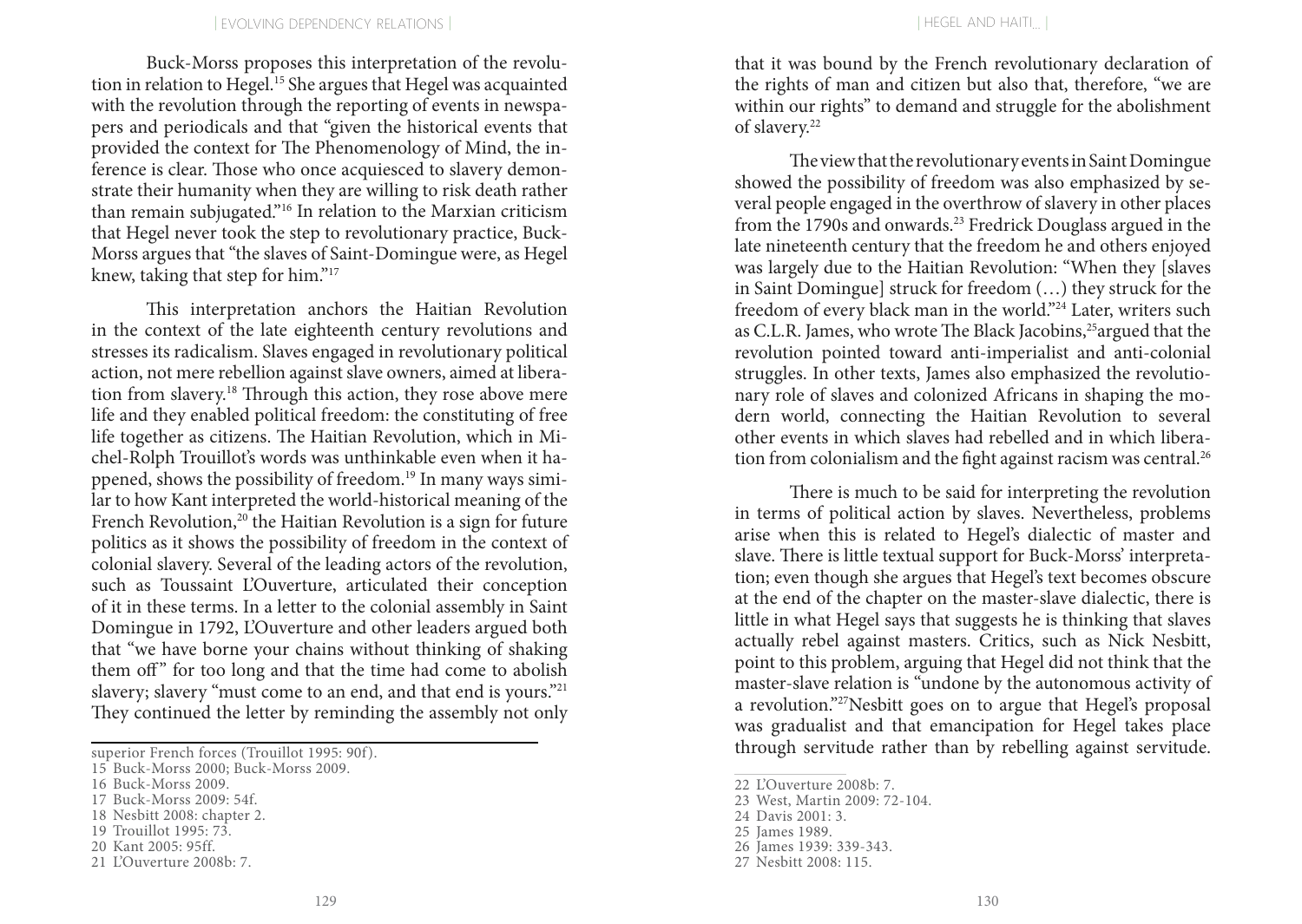However, Nesbitt arrives to a similar conclusion as Buck-Morss regarding political action.28

Nesbitt argues that Hegel (in The Philosophy of Right, unlike in The Phenomenology) addresses slavery explicitly and that he discards two traditional positions on slavery.<sup>29</sup> Hegel rejects both the view of proponents of slavery that Africans lack the reason, spirituality, and subjectivity that defines humanity as well as the argument of critics of slavery that it is contrary to natural right. Hegel does not think that taking a position against slavery in terms of an ought, supplied by natural law, is adequate; instead, he advocates, on the basis of his analysis of the Idea of freedom being its actualization, that power and right are interconnected. Hegel and Spinoza share the insight that as long as the slaves cannot overthrow slavery, they do not have the right to do it; however, when they show they can, they also have the right to do so.<sup>30</sup> Thus, even though Nesbitt bases his arguments about Hegel and the revolution on a different set of texts than Buck-Morss, he arrives at a similar conclusion: "The Haitian Revolution was, according to Hegel, a struggle for the realization of the Idea of freedom neither as mere empty concept (abstract, ahistorical natural right), nor as a limited, local event devoid of relation to the universal (rebellion)."<sup>31</sup>

When looking at the textual support in Hegel's writings for the interpretation of the Haitian Revolution and the dialectic of master and slave, it matters how to make sense of revolutionary action qua political action. Nesbitt's argument that we do not deal with rebellion is important in this respect. There is, as mentioned, little to suggest that Hegel had in mind that the master-slave dialectic is undone by the uprising of slaves against masters. Hegel did not think that there is a reversal of the master-slave relation by a new fight between slaves and masters. Emphasizing the physical struggle between master and slave would entail a reconsideration of the master-slave dialectic, for instance, as it was suggested by Fanon in his contrasting of the emancipation of slaves by others<sup>32</sup> and the fight for freedom.<sup>33</sup> Another scholar making a similar argument is Paul Gilroy, who elaborates upon the argument with respect to Fredrick Douglass and his fight with slave owner Edward Covey. The latter was a known slave breaker, and Douglass had been hired to work on Covey's farm. After being beaten, Douglass ran away but returned to fight against Covey.<sup>34</sup>

However, even if Hegel did not think that slaves become free through rebelling against their masters, it can still be concluded that the master-slave dialectic can be interpreted through the lens of political action by slaves. This is the case when we conceive of the Haitian Revolution as a set of events that undermined the socio-economic and legal-political system of slavery. In developing his/her independence, the slave undermines the presuppositions of the slavery system. In particular, the slave transforms the master's point of view of him/her as a thing that mediates between master and life. By turning the thingish character of him/her into an active shaping of the world, the slave undermines the basis of the relationship. As a result, not only does this show how the master is dependent on the slave but it also shows that the slave possesses the truth of self-consciousness.<sup>35</sup> There is thus a reversal of sorts through this development, which turns the tables on the initial relationship between master and slave; however, this does not happen through a new fight against the masters. Rather, the new relationship undermines the presuppositions of slavery as a societal system.

Even though the initial establishment of the masterslave relationship suggests that independence comes from the

<sup>28</sup> Nesbitt 2008: chapter 3.

<sup>29</sup> Nesbitt 2008: 120f.

<sup>30</sup> Nesbitt 2008: 123.

<sup>31</sup> Nesbitt 2008: 122.

<sup>32</sup> Fanon 1967: 216ff; Gibson 2002: 30-45.

<sup>33</sup> Fanon distinguishes between emancipation by others, which is a recognition "without conflict" (Fanon 1967: 217) and the struggle for freedom by the oppressed themselves. It is interesting that Fanon does not draw on the Haitian Revolution but rather seems to have the 1794 French emancipation declaration in mind when arguing that blacks in the French Empire were granted emancipation without a fight and contrasts this with the US case in which fighting has been central (Fanon 1967: 221).

<sup>34</sup> Gilroy 1993: 62ff; Kohn 2005: 497-514.

<sup>35</sup> Hegel 1988: 134.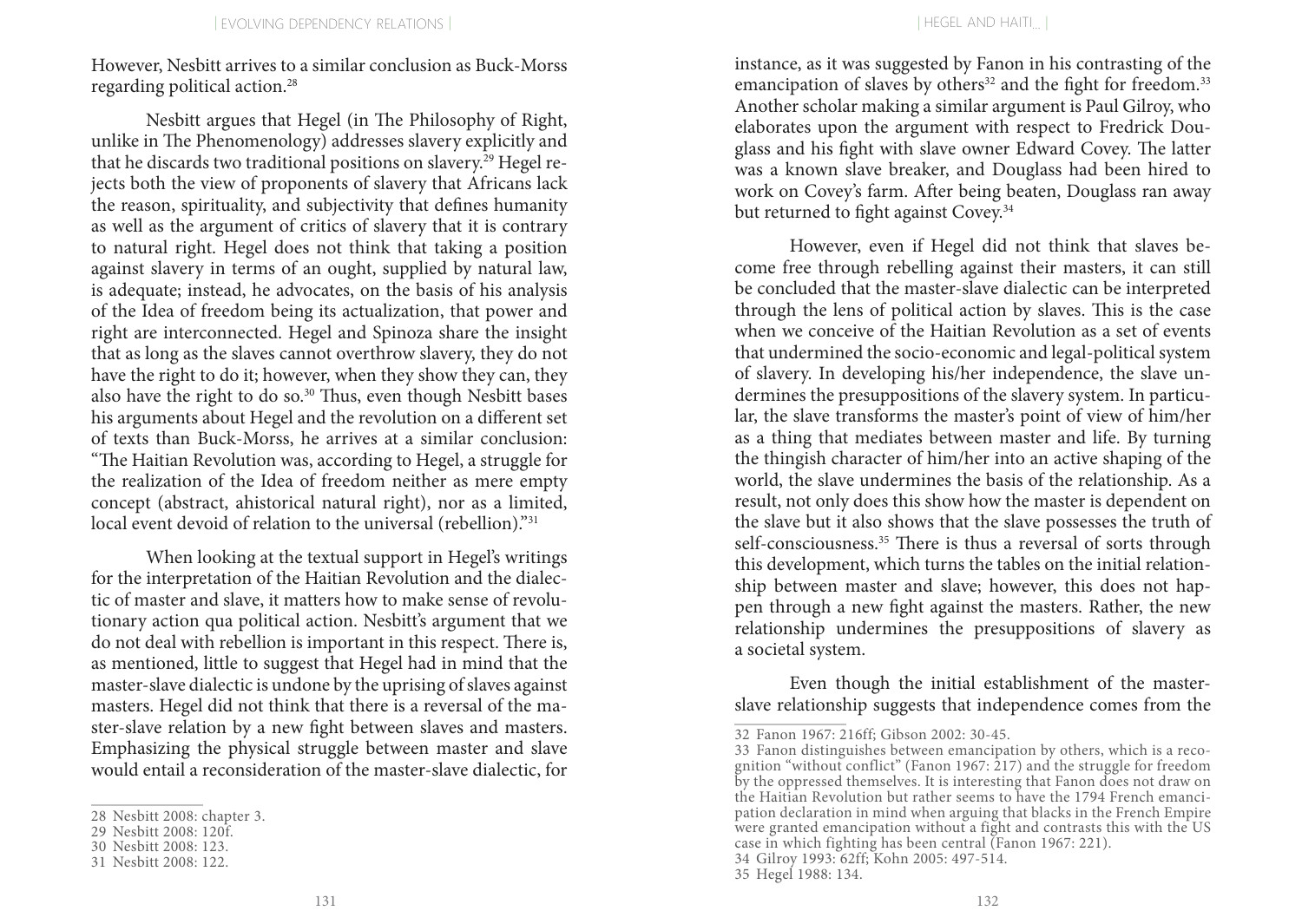willingness to risk one's life, Hegel remarks that the parties to the struggle for recognition in which they stake their life also learn that "life is as essential to it as pure self-consciousness."36 It is this experience of life and self-consciousness being equally important that is central to the argument regarding the master's independence being undermined and the slave turning out to be the truth of self-consciousness. This truth is expressed not in rebellion but in the combination of life and self-consciousness that develops on the basis of shaping the world through labor. To understand the slave's role in undermining the slavery system, one needs to take into account the argument concerning labor—something Buck-Morss does not do. I will elaborate on this understanding in the next section, but before that, it is important to take a closer look at the element of physical violence alluded to above.

Like several other interpreters, Gilroy suggests that Hegel did not take the violent character of slavery seriously enough and that he underestimated slaves' risking their lives in struggles with their masters.<sup>37</sup> This is as much a problematic interpretation as is the argument proposed by Buck-Morss and others that Hegel had the rebelling of slaves against masters in mind when writing the dialectic. In the beginning of the dialectic, Hegel is quite clear that the struggle that establishes the master-slave relation is a struggle over life and death. It is through this struggle that the experience of life being equally important to self-consciousness is formed. Rather than not risking their lives, those who become slaves fail to win or die, and instead go on living  $-$  as slaves.<sup>38</sup> This does not mean that the slaves do not face death in the struggle; it is important for the development of Hegel's argument regarding the slave that slaves have faced death. By having faced death, the slave can develop a sense of self-consciousness through work in ways that allow a conception of freedom which is different from the master's idea of freedom. The master has a conception of freedom qua independence that entails the subordination of the slave

and the treatment of him/her as a thing. For the slave it is different, but not because he/she has not faced death; rather, it is the experience of having struggled over life and death that allows the slave to develop the knowledge of life and self-consciousness being equally important. This experience is the basis for the slave expressing the truth of self-consciousness.<sup>39</sup>

Even though the Haitian Revolution started as a rebellion (a revolt against the masters) in the northern provinces of the colony, it soon developed into a revolution in which the system of slavery was destroyed.40 This development can be understood through the lens of Hegel's dialectic in spite of (or perhaps because of) him not indicating that the slaves rebel against the masters. If the revolution was only a matter of fighting back against the masters, it would revert to where the dialectic started: with the impossibility of a mutual recognition between equal and free beings. As Hegel makes clear, if both die in the struggle, they show that they had the courage to risk their lives; however, the end-result is mutual destruction.<sup>41</sup> The important theme in the dialectic is not the risking of life or the failure to do so, but the acquired knowledge from the experience that life and self-consciousness are equally important for a life in freedom.

Therefore, the task of the slave is to bring to life that thingish middle that the struggle in terms of life and death had given rise to. This bringing to life – in freedom – of the middle is a key element for Hegel because what is learned from the struggle is that life matters as much as self-consciousness. This is not postulated by Hegel; instead, it is shown in the dialectic in which independence and life are initially posed in contrast to each other. What the slaves show is something much more profound than the reversal of who is slave and who is master; theirs is not a revolution through which they become masters. Rather, they show the possibility of freedom being borne out of the dual elements of action and labor.

<sup>36</sup> Hegel 1977: 115.

<sup>37</sup> Gilroy 1993: 62f.

<sup>38</sup> Hegel 1988: 132.

<sup>39</sup> Hegel 1988: 134.

<sup>40</sup> Fick 1990; Geggus 2002; Nesbitt 2008.

<sup>41</sup> Hegel 1988: 131.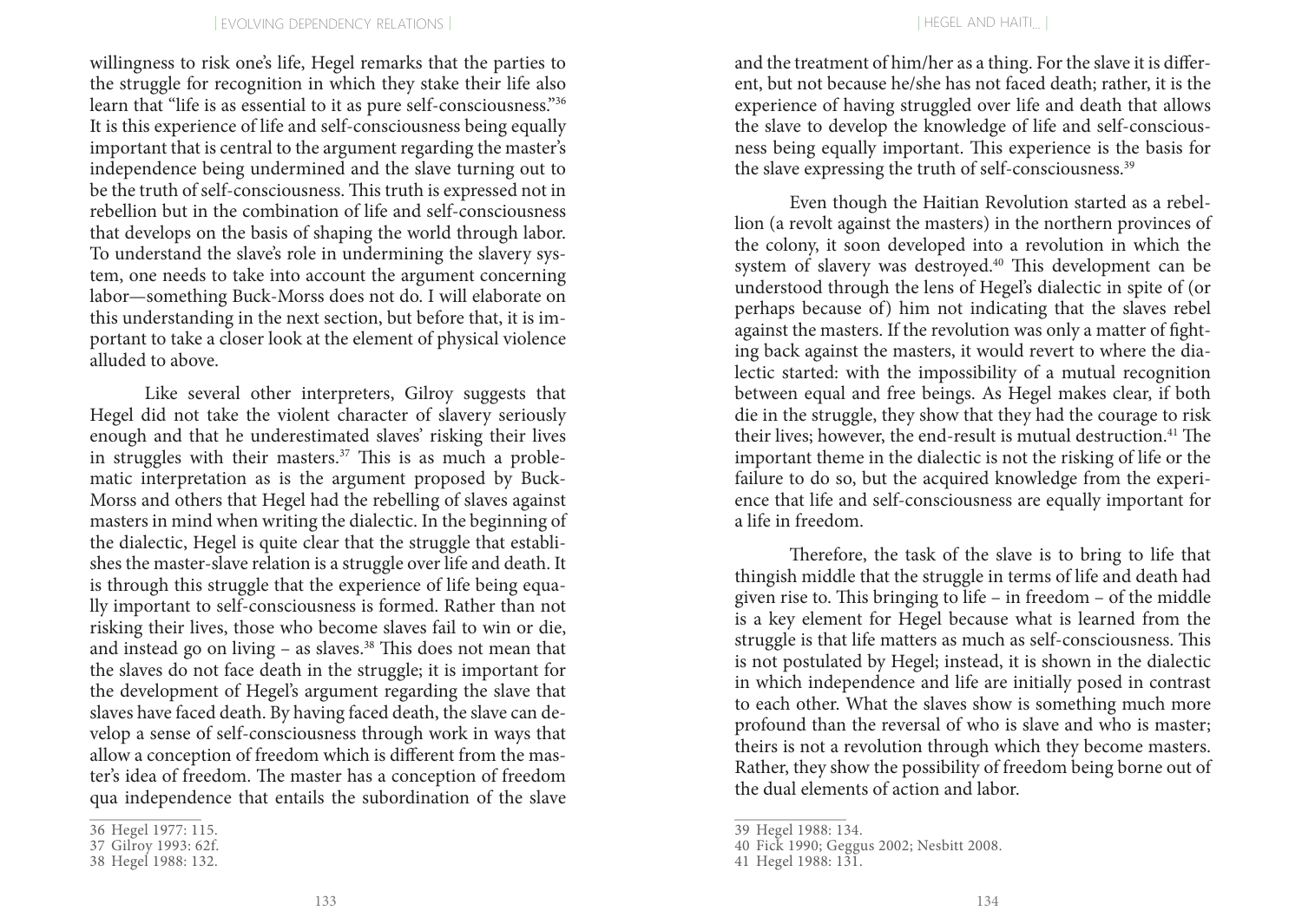## LIBERATION AND L ABOR

The second interpretation of Hegel and Haiti focuses on how slaves establish their independence through labor and thereby undermine the hierarchical relation between master and slave. The slave turns out to be independent in ways that the master cannot become, but it is not labor, as such, that enables freedom – only labor which takes place in the context of the fear of death does so. Labor enables the slave who has faced death to express the truth of self-consciousness.<sup>42</sup>

I argued above that the Haitian Revolution, when viewed through the lens of Hegel's dialectic, can be interpreted as a form of action that undermines slavery. Since this is not primarily the rising-up against the masters, it is important to look at this action within the context of labor. This is the meaning of Hegel's argument that the slave expresses the truth of self-consciousness. Buck-Morss does not consider this connection between action and labor; consequently, she cannot adequately identify the implications of the slave expressing the truth of self-consciousness.

Among the interpreters of Hegel, Kojève most consistently argued the case that labor provides the basis of a progressive history.43 Kojève interpreted the dialectic in terms of desire; he emphasized that "human reality can be formed and maintained only within a biological reality," which makes "animal life" a necessary condition.<sup>44</sup> However, this is not a sufficient condition for self-consciousness. It is not labor, as such, that accounts for the possibility of transformation but labor in the context of the experience of facing death. The fear of death clarifies that the hierarchical relation between master and slave does not "exhaust the possibilities of human existence."45 The master thinks that this relation is the only one possible, but the slave arrives at the knowledge that this is not the case. The slave's fear makes him/her understand that the master-slave relation is neither fixed nor stable. This severing of the slave from the worldview of slavery is central to his/her realization of the possibility of freedom.<sup>46</sup> In Kojève's words, the slave understands the "'vanity' of the given conditions of existence."<sup>47</sup>

Thus, Kojève's view is that when the slave understands that there are other possibilities than the slave-master relationship, he/she is ready for change. For the slave, nothing is fixed, and everything can be altered. This change is not only the metabolic exchange of inner and outer nature through labor, which would remain within natural existence, but it is also the historical possibility of transformation that is the outcome of labor in the context of experiencing a life and death struggle. This entails that the slave is history, a historical possibility, and is no longer only nature. The slave overcomes the attachment to natural existence through work. In the beginning, the slave was tied to nature and to his/her nature; however, through labor, the ties to nature are unleashed and, by this, the slave also "frees himself from his own nature."48 The historical possibility embodied in the slave makes clear that the struggle expresses the requirement that the pure consciousness (the highest good) and the sustaining of biological life are both presuppositions for freedom  $49$ 

<sup>42</sup> Hegel 1988: 134f.

<sup>43</sup> Kojève 1980; Kojève's interpretation has been widely criticized (Kelly 1966: 780-802); my point in addressing his interpretation is not to restore his views regarding labor and progressive history but to illuminate how labor does play a role in elaborating the inter-relationship between natural and political existence.

<sup>44</sup> Kojève 1980: 4.

<sup>45</sup> Kojève 1980: 22.

<sup>46</sup> Kohn discusses this element in relation to Fredrick Douglass and suggests that the central element in him becoming "free" is not so much the fight with Covey but the experiences leading up to that fight. Douglass' resolve to fight Covey follows from his facing death (or, rather, contemplating death) while being a runaway: death of starvation or death by Covey's whip. Douglass emerged out of this experience as the very opposite of the docile and faithful slave he had been. The fear of death "severed his lingering connection to the worldview of slavery" (Kohn 2005: 511). Instead of becoming more attached to life through this, it stripped away the "unessential elements" (Kohn 2005: 511) of his life and revealed a universality which consists of rising above mere life.

<sup>47</sup> Kojève 1980: 22.

<sup>48</sup> Kojève 1980: 23.

<sup>49</sup> Siep 2000: 103.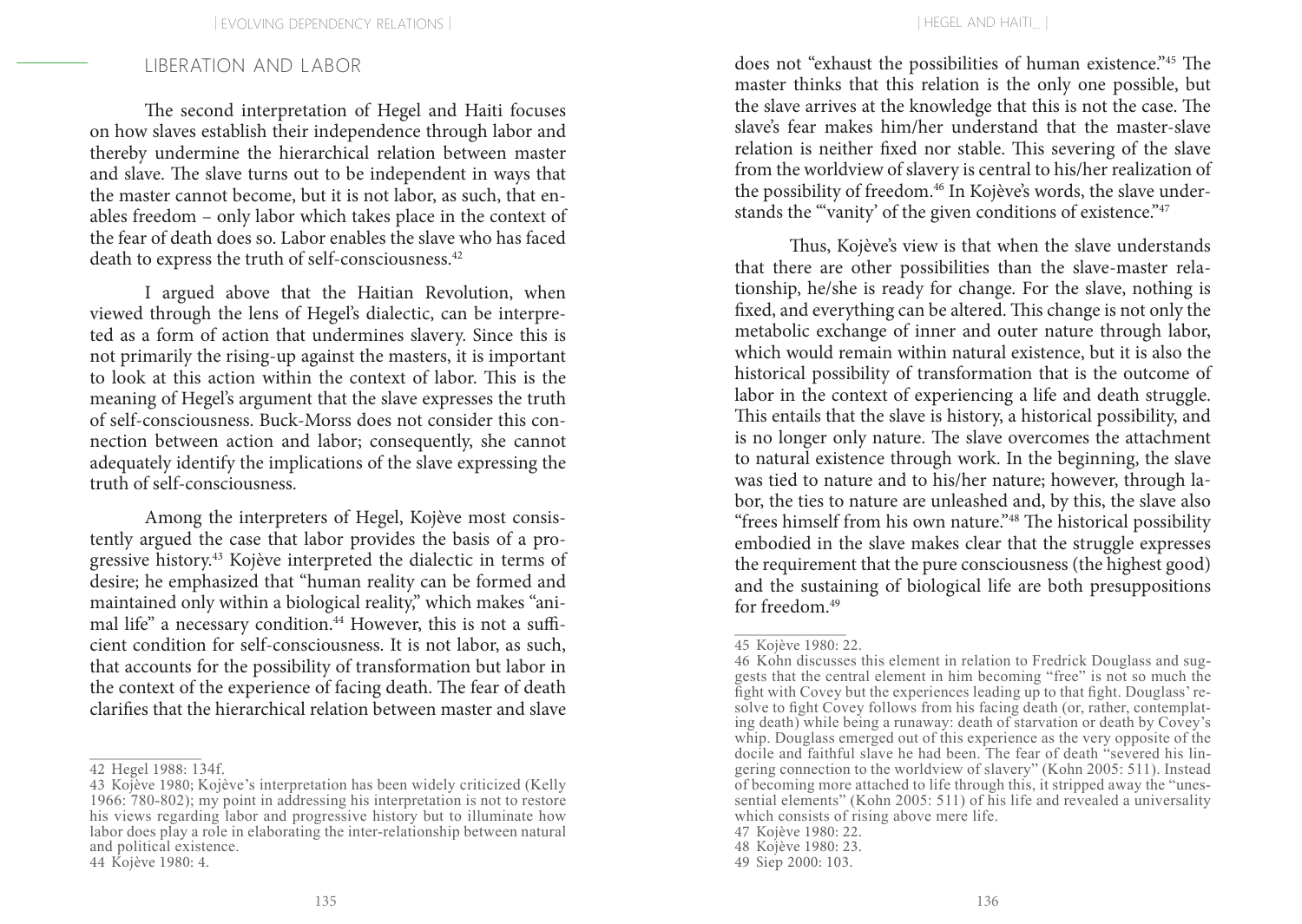It is now important to highlight another significant element concerning the Haitian Revolution: the problem of reconstructing the economy. By the mid-1790s, most of the colony was controlled by ex-slaves and others opposed to slavery; the French authorities followed the emancipation policy adopted in 1793.50 The question of how to successfully rebuild the colony became important; some propagated establishing smallscale subsistence farming, whereas others argued in favor of reestablishing the plantation system. The French authorities were in favor of the latter, and L'Ouverture and other members of the Creole elite shared this view. In 1796, L'Ouverture argued that if the liberated slaves wanted to remain free, they needed to "submit to the laws of the Republic, and be docile and work."51 The reasons for preferring the plantation system have been widely discussed, but whatever these reasons were, they show how liberation from slavery became disconnected from a life in freedom.52

Against the reconstruction of the plantation economy stood the preference for small-scale farming, especially propagated by the Bossale community. Many ex-slaves refused to return to the plantations and, already at an early stage of the revolution, it became common to establish subsistence-based farming on former plantations. In making use of plantation land for subsistence farming and in selling the surplus at local markets, former slaves established a way of laboring that, intentionally or not, was a major break with the old regime. Several scholars stress this contrast between the more egalitarian Bossale society and the hierarchical, plantation-centered economy proposals of L'Ouverture and other members of the Creole elite.<sup>53</sup>

52 Dubois 2004: chapter 7; Nesbitt 2008: chapter 5.

Carolyn Fick suggests that the attitudes regarding farming and the widespread refusal to comply with the work-codes imposed in the post-emancipation context can be seen not only as an extension of the small measure of autonomy that kitchen gardens had enabled slaves to enjoy during the slavery regime, but also as an understanding that small-scale farming was the "very antithesis of the plantation regime and its requisite organization of labor."54 Fick's way of stressing what is both a continuity and break with slavery through small-scale subsistence farming is interesting in the context of Hegel's dialectic. Labor enables the slave to develop a sense of independence that is not only manifested through labor, such as toiling and cultivating the land, but is also seen in the ability to thereby raise him/her above mere life. Labor is no longer tied to natural existence, but is an example of free practices. This freedom is a break from slavery, a refusal to go back to the plantations, yet it builds on practices established prior to the liberation from slavery. Being acquainted with the practices that form their understanding of a life in freedom, the ex-slaves created a context in which freedom could be realized. However, the conflict regarding the organization of the economic system, the system of needs, points to another interpretation of the relation between Hegel and Haiti: the interpretation of the unhappy consciousness.

#### LIBERATION AND UNHAPPY CONSCIOUSNESS

The third interpretation of Hegel and Haiti focuses on understanding the Haitian Revolution in terms of the unhappy consciousness. This is one of the key concepts in The Phenomenology because it expresses and reflects how modern society is dirempted. There are, in particular, two dimensions of the unhappy consciousness that make it interesting in theorizing the revolution in Saint Domingue.

First, the unhappy consciousness refers to the experience of oscillating between actively shaping the world and be-

<sup>50</sup> The local French commander, Léger-Félicité Sonthonax, had in 1793 declared slavery abolished in the colony in order to muster support against the British. Sonthonax' declaration was followed by the general French declaration of emancipation in 1794 (Geggus 2002; Dubois 2004: chapter 7).

<sup>51</sup> L'Ouverture 2008a: 22; The 1801 Constitution confirmed the importance of the plantation system (The Haitian Constitution of 1801: 45-61; Gaffield 2007: 81-103).

<sup>53</sup> Fick 1990: chapter 7; Nesbitt 2008: chapter 5.

<sup>54</sup> Fick 1990: 180.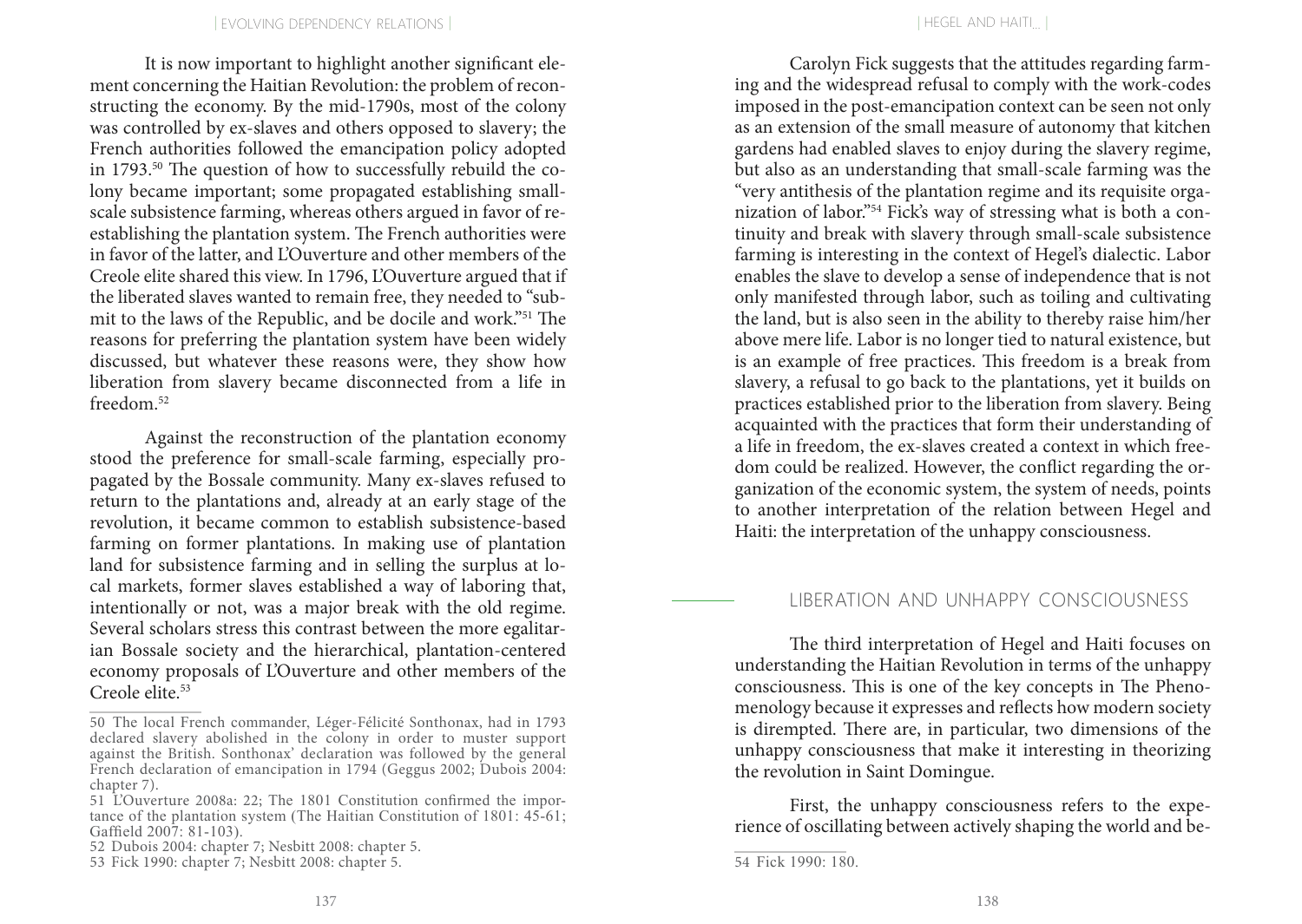ing passively shaped by it and, importantly, being aware of this oscillation.55 Revolutions accentuate this experience because of the attempts to radically refashion state and society and the difficulties in this task. Second, this experience of oscillation is reflected in how the unhappy consciousness designates that consciousness is divided against itself. An interesting example of the latter concerns the notion of the person. This concept is intended to combine the notions of rights relating to human beings and citizens, but following Hegel's analysis, the concept instead reflects the diremption characteristic of modern society.56 The concept of the person is bifurcated in the animalistic and rational self, thereby showing the separation between natural and political existence. This analysis is of interest to the Haitian Revolution as several scholars interpret it through the lens of human rights.<sup>57</sup>

I will elaborate on both of these dimensions of the unhappy consciousness in the following, showing how they depend on each other. In his analysis of the revolution in Saint Domingue, and James' account of it, David Scott has pointed out the importance of this kind of reflection, in the context of what he calls the tragedy of colonial enlightenment.<sup>58</sup> Scott draws attention to how James, in the latest edition of The Black Jacobins, published in early 1960s, reflected on the tragic character of the Haitian Revolution in ways that he had not in the first edition, published in the 1930s.<sup>59</sup> The first edition was written in the light of anticolonial struggles, while the second edition drew attention to the tragic dilemmas L'Ouverture faced. L'Ouverture's dilemmas concerned questions about the plantation system and freedom of ex-slaves, the incorporation of Saint Domingue in the colonial economic system, and especially the relation to

France. L'Ouverture did not want to declare independence visà-vis France, both for pragmatic reasons (hoping that France would help in rebuilding Saint Domingue) and because of the ties to the revolutionary ideals that France symbolized. Scott argues that what James articulated in the second edition of The Black Jacobins was less hopes of anticolonial overcoming than how L'Ouverture was caught in the "colliding historical forces" of colonial modernity.60 The tragedy of L'Ouverture consists of that "he must seek his freedom in the very technologies, conceptual languages, and institutional formations in which modernity's rationality has sought his enslavement."<sup>61</sup>

The chapter on the master-slave dialectic is followed by the chapter on stoicism, skepticism, and the unhappy consciousness.<sup>62</sup> These shapes of freedom are all concerned with the freedom that stems from the dialectic of slave and master. Their common characteristic is a freedom that is neither that of the master nor that of the slave, but that of the person.63 The shapes of freedom are understood by Hegel in terms of the development from the Hellenic Empire over the Roman Empire to Christianity; it leads from Athens to the unhappy consciousness of Christianity. The tragedy in ethical life that entails the dissolution of the Greek polis is resolved in Rome by the establishment of law centered in the concept of the person.<sup>64</sup>

The notion of person, which is central to Roman law, expresses an equality of individuals in terms of their subjective freedom.65 This freedom is no longer tied to ethical life and, thus, is not grounded in the substantial freedom of the polis but built on the idea that freedom crystalizes in the indi-

<sup>55</sup> Hegel 1988: IV B; Hyppolite 1974: 194ff.

<sup>56</sup> Hegel 1988: 316ff.

<sup>57</sup> Nesbitt 2008; The interest in this interpretation concerns that feature of modern politics which Judith Butler brings out in her consideration of the Hegelian unhappy consciousness: the problematization of radical action when "'liberation' from external authorities does not suffice to initiate a subject into freedom" (Butler 1997: 33).

<sup>58</sup> Scott 2004.

<sup>59</sup> Scott 2004: chapters 4-5.

<sup>60</sup> Scott 2004: 167.

<sup>61</sup> Scott 2004: 168.

<sup>62</sup> Hegel 1988: IV B.

<sup>63</sup> Hegel 1988: VI C; Kojève related the unhappy consciousness explicitly to the lack of rebellion on the part of the slave. The slave comes to realize an idea of freedom through his/her work that raises the slave above nature, but he does not dare to act and fight against the master. Instead, the slave constructs ideologies of freedom: stoicism, skepticism, and the unhappy consciousness (Kojève 1980: 53f).

<sup>64</sup> Bernasconi 1991: 78-93; Hyppolite 1974: chapters 2-3.

<sup>65</sup> Hegel 1988: 316ff.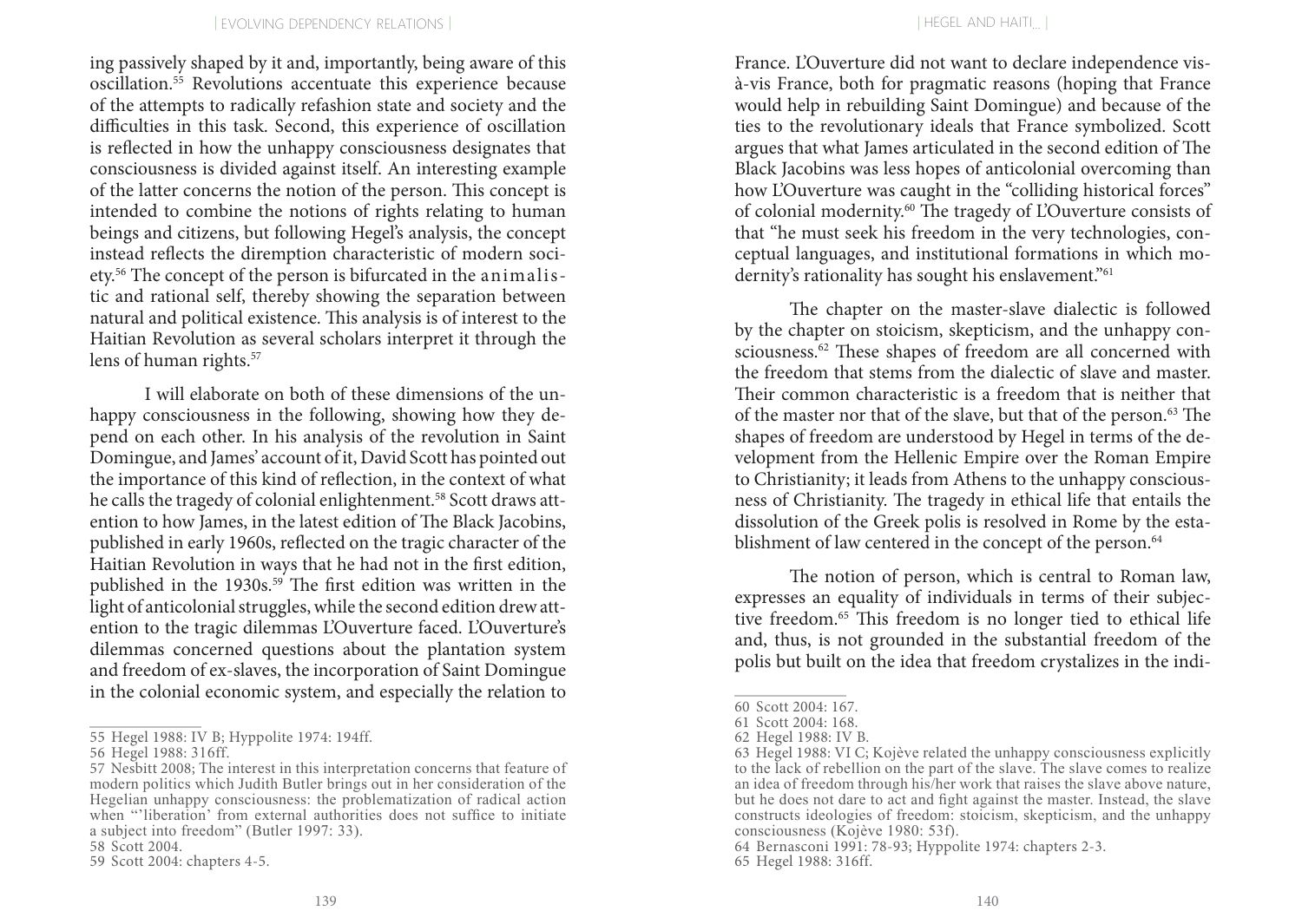vidual person. The key element in this story is the freedom of the "I" who is neither master nor slave, but person. The reality of the individual subject (or self) appears by the emergence of the concept of the person in a "developed form," Hegel argues, but it is also "alienated from itself."66 The concept of the person is bifurcated, expressing rather than resolving the diremption that is produced by the tragedy in ethical life. In the chapter on the master-slave dialectic, Hegel emphasizes that it is possible, without engaging in the struggle over life and death, to be recognized as a person. However, the concept of a person is faulty as it lacks in the truth of self-consciousness.<sup>67</sup> There are several reasons why Hegel thinks that recognition as a person is problematic, but—concerning political action and labor, life, and the rising above mere life to attain political existence—it is particularly interesting to examine both how the concept of the person is intended to bridge natural and political existence, and how, ultimately, it fails to do so.<sup>68</sup>

Roberto Esposito has recently dealt with this question when asking why human rights and the concept of the person, which is thought to unite law and life and to extend the protection of life to all human beings, fail to protect the right to life.<sup>69</sup> Esposito argues that this failure is not explained by a lack of extension of the concept, as is commonly argued, but that it is implicated in the concept of person itself. The problem of human rights, "their inability to restore the broken connection between rights and life, does not take place in spite of the affirmation of the ideology of the person but rather because of it."70 The reason for this is found in the separation between "artificial entity" and "natural being" that characterizes the concept of the person;<sup>71</sup> this separation is traceable to the elaboration of the notion during Roman times. The slave expresses the problems of this concept in pertinent ways: the slave is situated between person and thing, between political-legal existence and natural existence, and between law and life. These distinctions seem to be clear-cut because slavery is thought to be the very opposite of freedom. As pointed out by several scholars, the contrast between freedom and slavery has, for a long time, been central to conceptions of freedom.72 During the eighteenth century revolutions, it was common among revolutionaries to describe what they fought against in terms of slavery but, most often, not to challenge chattel slavery.73 Nevertheless, when looking more closely at this contrast, it is obvious, as Esposito points out, that there are several intermediary stages between slavery and freedom which are expressed through the possibility of passage (manumissions) from the status of slave to the status of free.<sup>74</sup>

The several stages between slavery and freedom entail that this relation, when addressed in the context of Hegel's dialectic, corresponds to the movement of self-consciousness in inverted form. The intermediary stages between freedom and slavery, crystallized in the concept of person, express the inversion of the development of self-consciousness. This follows from Hegel arguing that recognition as a person is not achieving the truth of self-consciousness. The concept of person does not move through the process by which the truth of self-consciousness is clarified; it arrests this movement. By arresting the movement, the passages and intermediary stages between slavery and freedom can be understood as expressing an inverted form.75 Accordingly, the concept of the person does not resolve how modernity is dirempted – it merely expresses this diremption.

<sup>66</sup> Hegel 1977: 294.

<sup>67</sup> Hegel 1988: 131.

<sup>68</sup> Hegel 1988: 318ff.

<sup>69</sup> Esposito 2012.

<sup>70</sup> Esposito 2012: 5.

<sup>71</sup> Esposito 2012: 9.

<sup>72</sup> Davis 1966.

<sup>73</sup> Dorsey 2003: 353-386; As Buck-Morss notes, the contrast between freedom and slavery had, by the eighteenth century, become a "root-metaphor" where slavery connoted "everything that was evil about power relations" (Buck-Morss 2009: 21).

<sup>74</sup> Esposito 2012: 76ff.

<sup>75</sup> That Hegel talks about the person as an abstract individual indicates that this arresting of movement of self-consciousness is a problem of abstraction. However, it is only partly that; it is an abstraction from the actual movement of self-consciousness, but this does not mean it is a stable category. Instead, the intermediary stages between slavery and freedom, which the concept of freedom is implicated in, show that both concepts are thought of in terms of transition from one status to the other.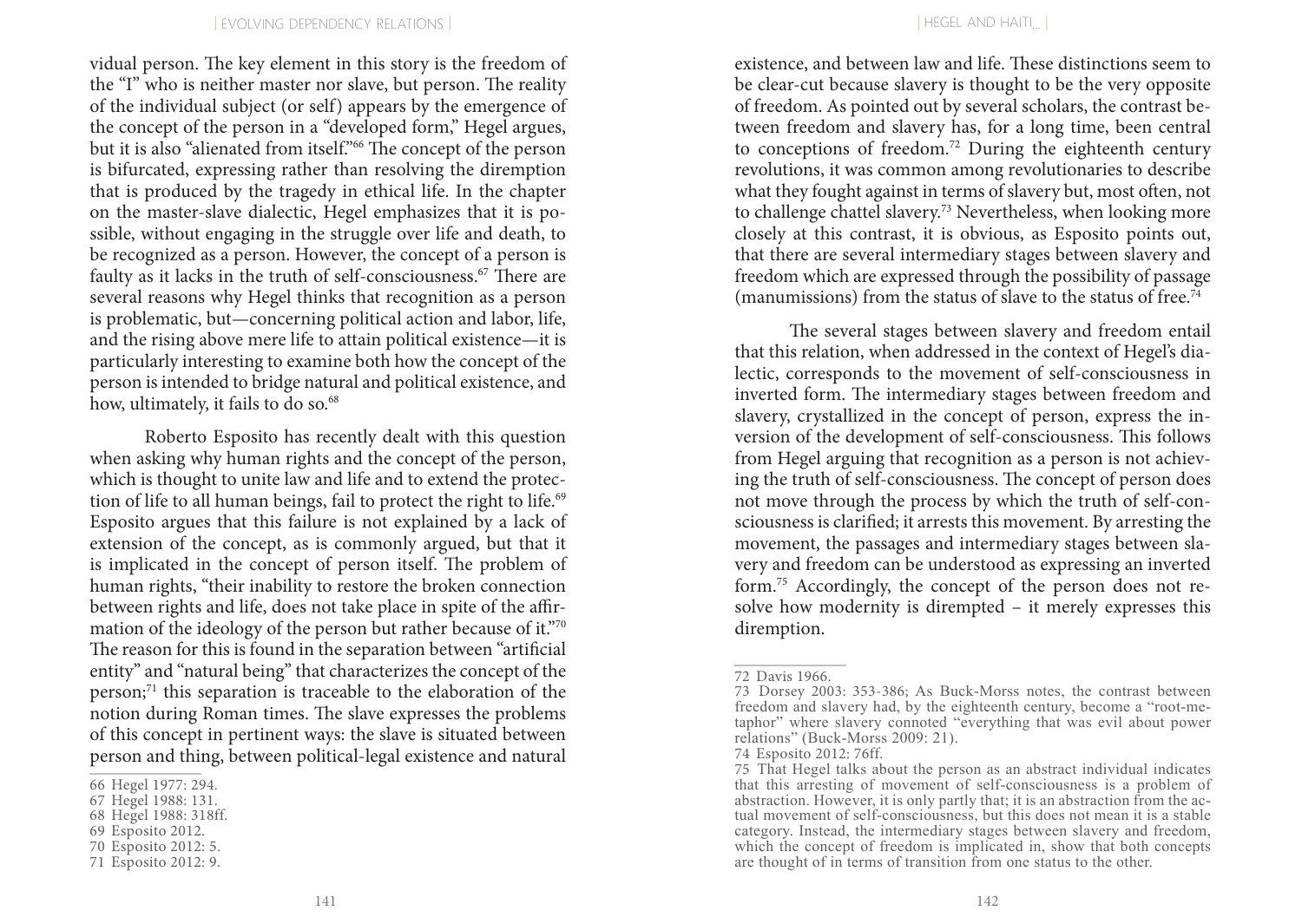The concept of the person reflects the division and diremption that characterizes the modern world, and the dispositif of the person works "at the same time toward personalization (in the rational part) and toward depersonalization (in the animal or bodily part)."76 This oscillation between rational and animal parts is the unhappy consciousness; it shows the difficulty of combining action and labor, or law and life, in ways that lead to freedom. The concept of person appears as that which, on the one hand, promises a unified basis for status and rights and, on the other hand, expresses the limitations of this project of freedom. Liberation from external authority does not necessarily lead to freedom, and, as Esposito clarifies, the reason for this does not lie in the lack of extension of the concept of the person – in the lack of interpenetration of human being, rights, and reality – but in the way freedom is thought to be expressed through the concept of the person.<sup>77</sup>

The bifurcation of the person highlights some of the problems in interpreting the Haitian Revolution as a matter of extending and radicalizing human rights.78 Nesbitt argues that the revolution in Saint Domingue can be interpreted as a resolution of the conflict between the rights of human beings (man) and the rights of citizens, which the French Revolution did not accomplish.79 The Haitian Revolution was a radical realization of human rights: it was singular in how it related to specific power structures in the colony of Saint Domingue, and it was universal since liberation was extended to all human beings. The latter entails that the revolution moved beyond the French Revolution and that, while the French Revolution influenced the revolution in Saint Domingue, there was a "radical discontinuity" between them.<sup>80</sup> The Haitian Revolution "exploded into an Occidental consciousness unprepared to address, and even to comprehend, the sweeping claims of its transformation of the concept of human freedom."81Even though this in-

- 80 Nesbitt 2008: 64.
- 81 Nesbitt 2008.

terpretation places the Haitian Revolution at the center of the age of revolution – and, as such, provides a counter-history to the relegation of the revolution to the periphery (or the simple forgetting and silencing of it) – it does not question some of the problems involved in interpreting it in terms of human rights. The unhappy consciousness can provide important insights regarding the problems of thinking about freedom in terms of the concept of the person.

It may be argued that the problems related to the concept of the person only concern situations where freedom is granted by others; Fanon's focus on emancipation without conflict suggests this, as does Nesbitt's argument that the struggle for rights is what matters in the extension of human rights through the revolution in Saint Domingue. Nesbitt explicitly contrasts an understanding of human rights built on natural law, which issues in the condemnation of slavery – the mere ought, in Hegel's terms – with the struggles against slavery that show the coincidence of power and right. Certainly, given the contrast between freedom achieved through liberation and freedom achieved through emancipation by others, this is central. However, the problem of the concept of the person, illustrated through the unhappy consciousness, is not addressed by Nesbitt. He overlooks that the idea of person is implicated in the relationship between slavery and freedom, which expresses the inversion of the development of self-consciousness. The Haitian Revolution can be seen as a radical actualization of rights not as based on natural law but as part of a political struggle. Simultaneously, it provides valuable insights into how human rights, however radical they seem, do not provide a self-evident solution to the problems of freedom. From Hegel's point of view, the concept of the person does not provide the resolution of the diremption of the modern world. Pointing to this problem entails the relevance of the unhappy consciousness in interpreting the Haitian Revolution through the lens of Hegel's philosophy.

<sup>76</sup> Esposito 2012: 92.

<sup>77</sup> Esposito 2012: chapter 2.

<sup>78</sup> Knight 2005: 391-416; Nesbitt 2008.

<sup>79</sup> Nesbitt 2008: chapters 1-2.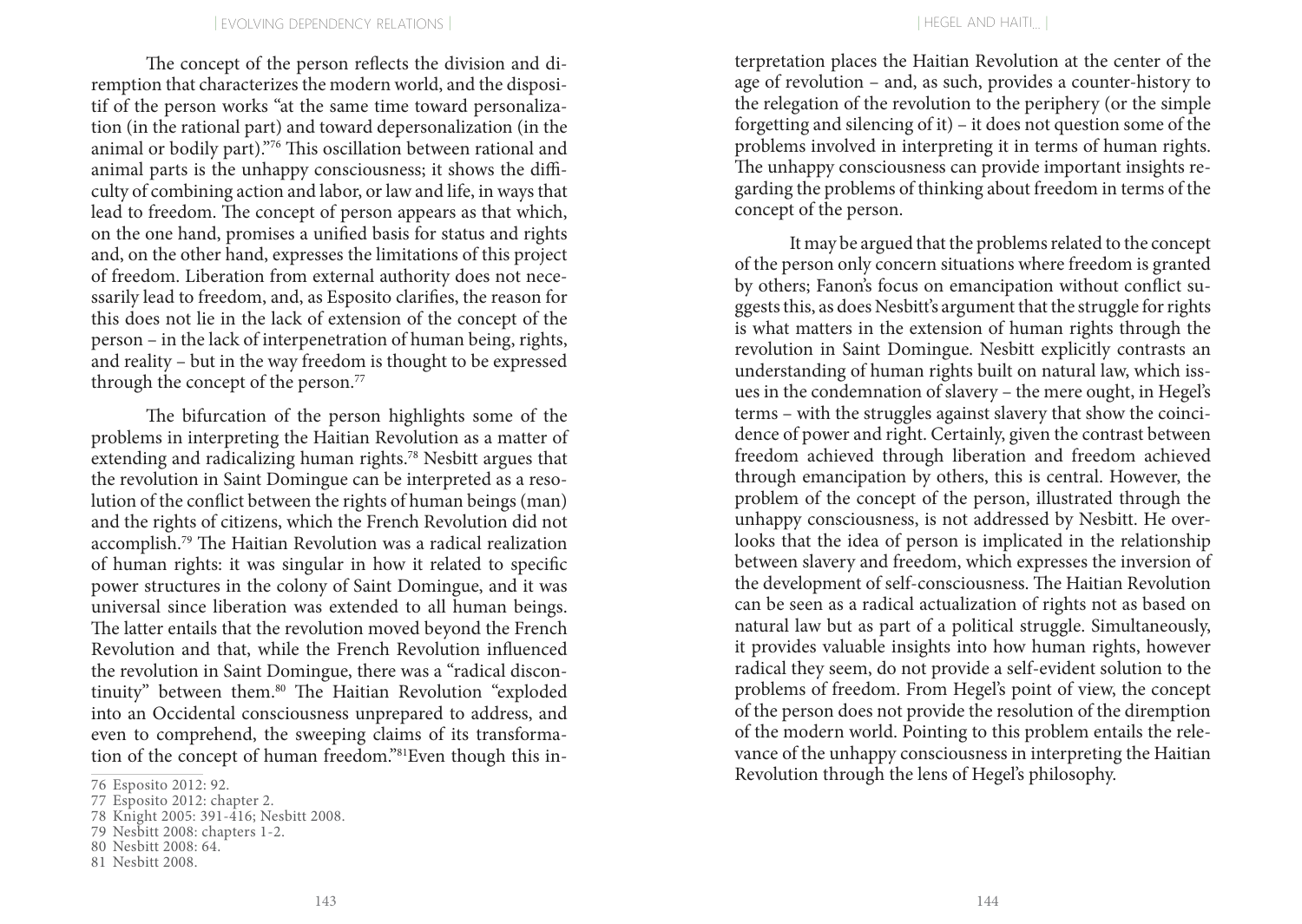## CONCLUSION

Buck-Morss' interpretation of Hegel and Haiti is important both for theorizing the revolution in Saint Domingue and for re-conceptualizing Hegel's master-slave dialectic. It highlights the importance of the political action of slaves in overthrowing colonial slavery and makes this into a central theme in the consideration of Hegel's philosophy and, more generally, in the philosophical reflection on the age of revolution. The Haitian Revolution plays a central role in shaping modernity, and it brings out, as Nesbitt has argued, a radicalized understanding of freedom that also exposes some of the contradictions of the American and French revolutions.

This interpretation has several merits but, as an elaboration that is fitted into Hegel's account of the master-slave dialectic, it also runs into problems. The major problem is that Hegel did not suggest that slaves rise up against masters; he did not think that the dialectic is resolved by slaves fighting (again) against their masters. However, this does not mean that we cannot interpret Hegel's dialectic in terms of political action, but doing so requires that we consider the labor of the slave. Labor allows the slave to develop a sense of independence, but it is not labor, as such, that matters but, rather, labor conceived in the context of the slave having faced death. The life or death struggle teaches the slave, in a more profound way than the master does, the equal importance of life and self-consciousness. This experience is the reason why Hegel argued that the slave expresses the truth of self-consciousness. This understanding highlights the connection between labor and political action, life and the rising above mere life, which Hegel, following the received tradition, argues is central for political freedom. It is necessary to think of political freedom in both terms; to emphasize only one dimension would fail to understand what freedom involves.

The Haitian Revolution can be interpreted through the Hegelian framework along the suggested lines as interconnecting political action and labor, showing that both are required for liberation and freedom. However, this is not the end of the

story; by addressing Hegel's conception of the unhappy consciousness, we increase our understanding of the problems involved in achieving freedom. The unhappy consciousness crystalizes in the concept of the person. The concept of the person is a central concept for interpretations of the Haitian Revolution which stress how it radically developed the promise of human rights. Even though it did this in ways which were not accomplished in the American and French revolutions, it also highlights the problems in bridging natural and political existence through the notion of the person. The notion of the person does not overcome the diremption of the modern world in the ways it sets out to do as the person, in an inverted form, reflect the movement of self-consciousness. Interpreting the revolution in Saint Domingue in terms of the unhappy consciousness allows us to place it not only in an age attempting to accomplish freedom through action and labor but also in an age in which the methods of undertaking this proved problematic, and the Haitian Revolution belongs to the age of revolutions in that respect as well.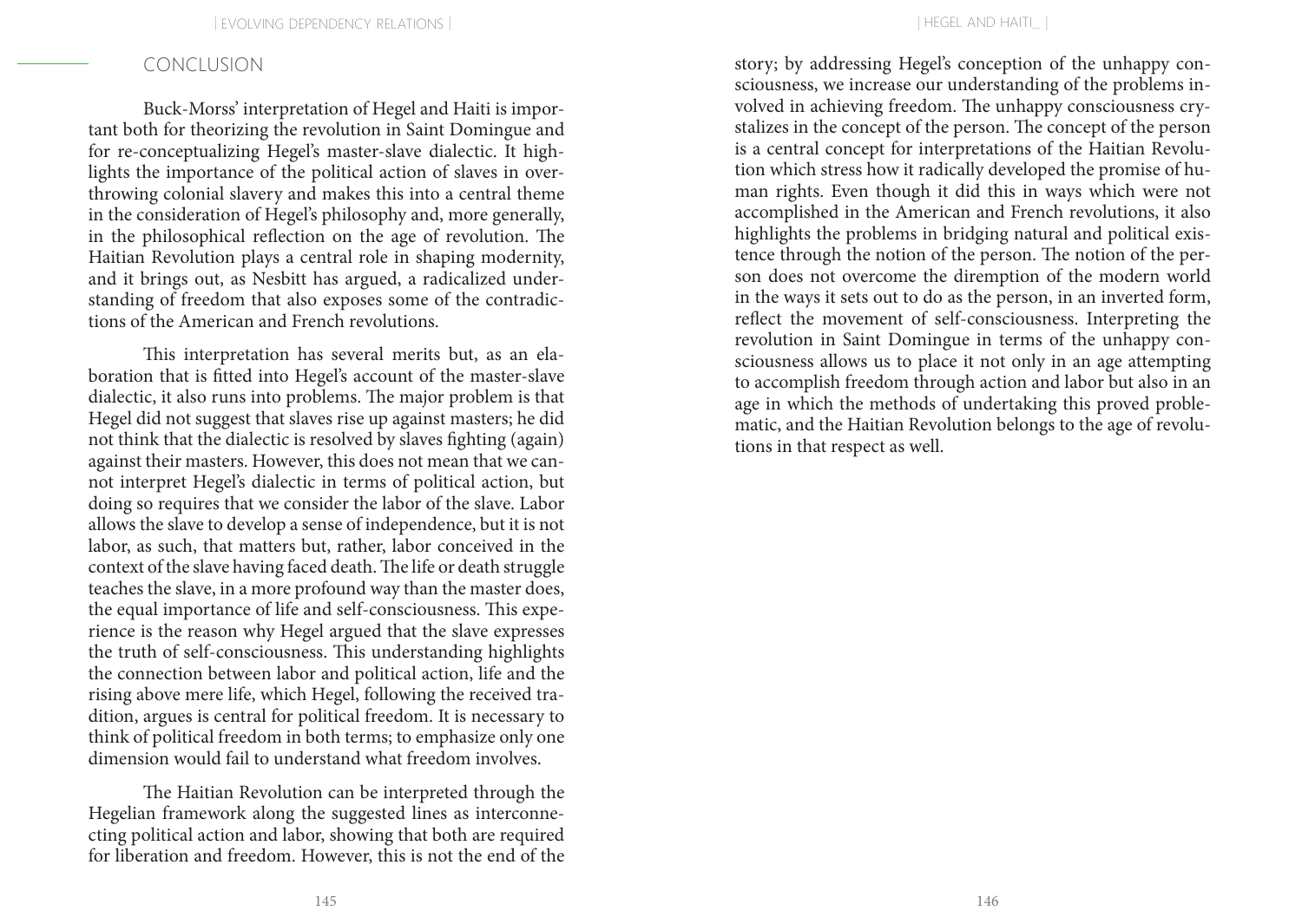| BIBLIOGRAPHY     |                                                                                                                                                                                            | <b>Fick 1990</b>  | Fick, C., The Making of Haiti. The Saint Domin-<br>gue Revolution from Below, Knoxville, 1990.                                                                                               |
|------------------|--------------------------------------------------------------------------------------------------------------------------------------------------------------------------------------------|-------------------|----------------------------------------------------------------------------------------------------------------------------------------------------------------------------------------------|
|                  |                                                                                                                                                                                            | Fischer 2004      | Fischer, S., Modernity Disavowed. Haiti and<br>the Cultures of Slavery in the Age of Revolution,<br>Durham, 2004.                                                                            |
| Agamben 1998     | Agamben, G., Homo Sacer. Sovereign Power and<br>Bare Life, Stanford, 1998.                                                                                                                 | Gadamer 1973      | Gadamer, H. G., "HegelsDialektik des Selbst-                                                                                                                                                 |
| Arendt 1958      | Arendt, H., The Human Condition, Chicago,<br>1958.                                                                                                                                         |                   | bewusstseins," in: MaterialienzuHegelsPhäno-<br>menologie des Geistes, Fulda, H., Henrich, D.,<br>Frankfurt a. M, (eds.) 1973.                                                               |
| Arendt 1990      | Arendt, H., On Revolution, London, 1990.                                                                                                                                                   | Gaffield 2007     | Gaffield, J., "Complexities of Imagining                                                                                                                                                     |
| Bernasconi 1991  | Bernasconi, R., "Person and Masks: The Pheno-<br>menology of Spirit and its Laws," in: Hegel and<br>Legal Theory, Cornell, D., Rosenfeld, M., Carl-<br>son, D. G., (eds.), New York, 1991. |                   | Haiti: A Study of National Constitutions,<br>1801-1807," Social History, Vol. 40, Nr. 1, 2007.                                                                                               |
|                  |                                                                                                                                                                                            | Geggus 2002       | Geggus, D. P., Haitian Revolutionary Studies,<br>Bloomington, 2002.                                                                                                                          |
| Buck-Morss 2000  | Buck-Morss, S., "Hegel and Haiti", Critical In-<br>quiry, Nr. 26, 2000.                                                                                                                    | Gibson 2002       | Gibson, N., "Dialectical Impasses: Turning the<br>Table on Hegel and the Black," Parallax, Vol. 8,                                                                                           |
| Buck-Morss 2009  | Buck-Morss, S., Hegel, Haiti and Universal Hi-<br><i>story</i> , Pittsburgh, 2009.                                                                                                         |                   | Nr. 2, 2002.                                                                                                                                                                                 |
| Butler 1997      | Butler, J., The Psychic Life of Power. Theories in                                                                                                                                         | Gilroy 1993       | Gilroy, P., The Black Atlantic. Modernity and<br>Double Consciousness, London, 1993.                                                                                                         |
|                  | Subjection, Stanford, 1997.                                                                                                                                                                | <b>Hegel 1977</b> | Hegel, G.W.F., Phenomenology of Spirit, Oxford,<br>1977.                                                                                                                                     |
| <b>Cole 2004</b> | Cole, A., "What Hegel's Master/Slave Dialectic<br>Really Means," Journal of Medieval and Early<br>Modern Studies, Vol. 34, Nr. 3, 2004.                                                    | Hegel 1988        | Hegel, G.W.F., Phänomenologie des Geistes,<br>Hamburg, 1988.                                                                                                                                 |
| Davis 1966       | Davis, D. B., The Problem of Slavery in Western<br>Culture, Oxford, 1966.                                                                                                                  | Hyppolite 1974    | Hyppolite, J., Genesis and Structure of Hegel's<br>Phenomenology of Spirit, Evanston, 1974.                                                                                                  |
| Davis 2001       | Davis, D. B., "Impact of the French and Haitian<br>Revolutions," in: The Impact of the Haitian Re-<br>volution in the Atlantic World, D.Geggus (ed.),<br>Columbia, 2001.                   | James 1939        | James, C.L.R, "The Revolution and the Negro,"<br>New International, Vol. V, 1939, (http://www.<br>marxists.org/archive/james-clr/works/1939/12/<br>negro-revolution.htm), accessed on 15-01- |
| Dorsey 2003      | Dorsey, P., "To 'Corroborate Our Own Claims':<br>Public Positioning and the Slavery Metaphor in<br>Revolutionary America," American Quarterly,<br>Vol. 55, Nr. 3, 2003.                    |                   | 2013.                                                                                                                                                                                        |
|                  |                                                                                                                                                                                            | James 1989        | James, C.L.R, The Black Jacobins. Toussaint L'O-<br><i>uverture and the San Domingo Revolution, New</i><br>York, 1989.                                                                       |
| Dubois 2004      | Dubois, L., Avengers of the New World. The Sto-<br>ry of the Haitian Revolution, Cambridge, 2004.                                                                                          | <b>Kant 2005</b>  | Kant, I., Der Streit der Fakultäten, Hamburg,<br>2005.                                                                                                                                       |
| Esposito 2012    | Esposito, R., Third Person. Politics of life and<br>philosophy of the impersonal, Cambridge, 2012.                                                                                         | <b>Kelly 1966</b> | Kelly, G. A., "Notes on Hegel's 'Lordship and                                                                                                                                                |
| Fanon 1967       | Fanon, F., Black Skin, White Masks, New York,<br>1967.                                                                                                                                     |                   | Bondage", The Review of Metaphysics, Vol. 19,<br>Nr. 4, 1966.                                                                                                                                |